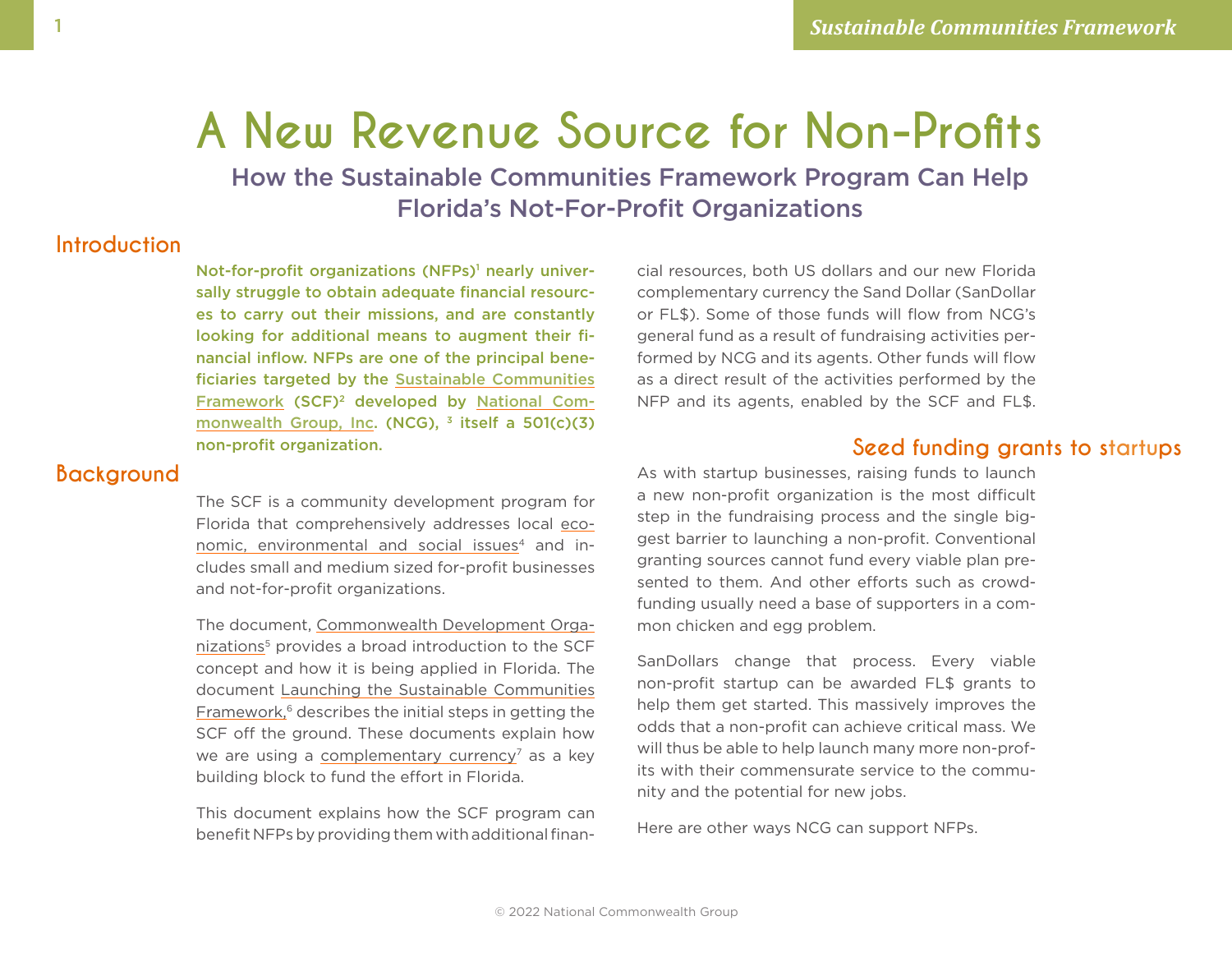#### <span id="page-1-0"></span>**Ongoing grants**

NFPs can apply for other grants to support their ongoing mission, to pay for things like overhead, salaries and direct program costs.

#### **Account signup**

NFPs can also earn SanDollars (and dollars as described below). Every user who establishes a San-Dollar account, including NFPs, will be able to recruit other new account holders and receive a SanDollar commission for each person or organization that establishes a new account with NCG.

- $\overline{O}$  For each individual or organization that establishes a basic SanDollar checking account, the recruiting party will earn a commission of 50 FL\$.
- $\overline{O}$  For each business recruited that will a) accept SanDollars, b) sell SanDollars for a commission and c) enroll in NCG's credit card processing system, the successful recruiting party will earn 750 FL\$ in addition to the SanDollars for setting up an account. However, in addition to SanDollar commissions, if an NFP (or anyone recruited by that NFP) enrolls such a business, then the NFP can earn USD commissions as well, as described below.

One of the main ways of providing funds to NFPs is with money raised by NCG through a program designed to help the state's small business community (small and medium enterprises or "SMEs").

#### As in most places around the world, local small businesses provide the majority of jobs and are the [economic backbone of the s](https://www.inc.com/jared-hecht/are-small-businesses-really-the-backbone-of-the-economy.html)tate.<sup>[8](#page-7-0)</sup>

Under the structure of the SCF program, we have designed variety of mechanisms to directly help those SMEs be substantially more profitable, as de-tailed in the document [Prosperity for F](https://scf.green/doc/ProsperityOhio.pdf)lorida.<sup>9</sup> In so doing, we will generate considerable revenue back to NCG for use in the rest of the SCF program, especially for the NFP community. That is, by providing those mechanisms for the SMEs, NCG will receive substantial amounts of US dollars, which NCG will use in conjunction with SanDollars it creates to distribute as grants.

The SanDollar complementary currency too will be distributed from NCG to NFPs. However, NFPs can also use the SCF program to directly raise USD and FL\$ through their own efforts and those they enlist into the system.

Here we will show three ways NFPs can take advantage of a number of the same mechanisms being provided to SMEs to directly raise money, and also recruit SMEs to join the SCF/FL\$ program, thus realizing a commission override.

# **Funds channeled from NCG 1 Sale of SanDollars**

Most non-governmental NFPs raise money through grants and donations. One mechanism is through the sale of items donated to the NFP via [charity auc](https://www.better-fundraising-ideas.com/fundraising-auction.html)[tions](https://www.better-fundraising-ideas.com/fundraising-auction.html)<sup>10</sup> or thrift stores (think Goodwill and Salvation Army). Goods or services are donated to the NFP that in turn are sold to buyers in thrift stores or to bidders at an auction event.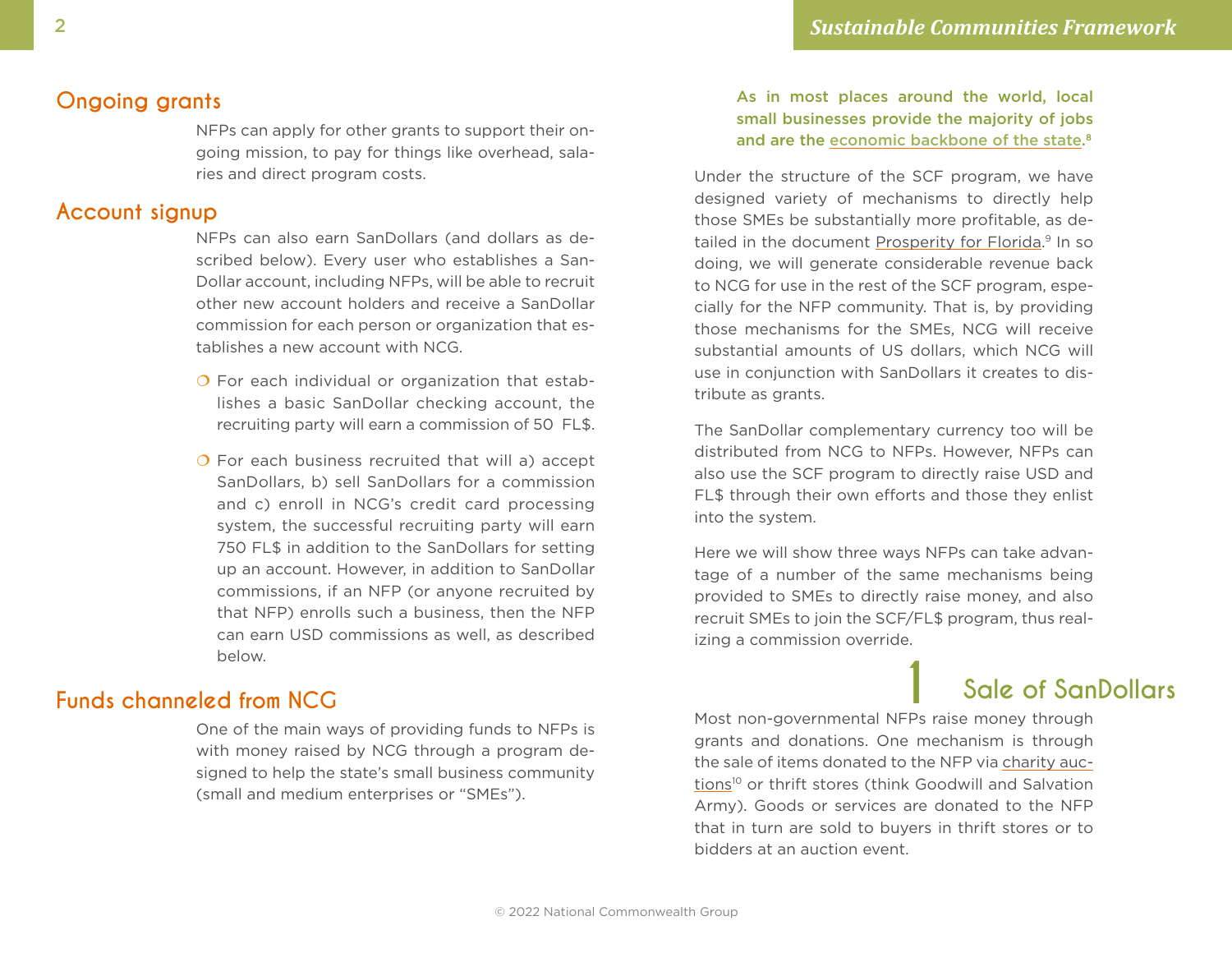Online versions are often open-ended, where buyers can make purchases at any time. Businesses often provide their products at a discount for an auction or online sale, wherein the NFP sells the product and keeps the difference between the sale price and their aquisition cost. One of the key fundraising aspects of the SCF program for NFPs resembles an open-ended online sale of products at a fixed price.

Donors to a tax deductible/tax exempt NFP usually receive a tax deduction for their donation. Those who purchase items from an NFP at auctions or in thrift stores receive something of value in return for their dollar purchases and therefore receive no tax deduction.

#### **How can an NFP use this concept?**

An NFP can realize income by simply selling SanDollars for a commission. But unlike convincing supporters to make a straight donation, the purchase of SanDollars leaves the buyer with the full purchasing power of those potential donation dollars. Nonetheless, the NFP gets the equivalent of 60% of the purchase as revenue, divided 50/50 between USD and FL\$. The NFP can enlist others to sell FL\$ and get a commission override (see below).

The NFP can do this on an ongoing basis by enrolling their customers/supporters in a continuing periodic purchasing program. This is similar to pledge drives by non-profit media organizations such as PBS and NPR, only the supporter is purchasing San-Dollars rather than making a donation. Such automatic purchases can be done via credit/debit cards, ACH transfers, payroll deductions, etc.

### **How Does NCG's Program Differ from a Standard Charity Auction?**

Under the SCF program, the item being purchased is the FL\$ complementary currency. NCG creates the SanDollar and sells it directly or indirectly through its agents to end purchasers, in this case the non-profits. NCG has a similar program for SMEs as described in the above Prosperity for Florida document, but structured differently.

NCG is like the businesses described above that provides a product to the NFP at a discount and lets it sell that product and earn a commission on the sale. In this case the product is SanDollars and NCG lets the NFP keep 30% of the income from the sale. The balance goes to NCG to carry out its SCF objectives. As a bonus to the NFP, NCG will also grant a matching amount of SanDollars to the NFP, for an effective commission of 60% of the SanDollar sale. See chart on page 6 for an illustration of how this commission structure works.

That combination USD/FL\$ commission to the NFP is separate from SanDollars sold to SanDollar purchasers. Purchased SanDollars will function like US dollars (i.e., a currency), and go into a buyer's online FL\$ account (similar to an online bank checking account), or be in the form of a SanDollar gift card. In either case, the buyer can use SanDollars to purchase goods and services from businesses and individuals in the state who will accept SanDollars for payment.

So, with the purchase of SanDollars, those buyers receive full value of their purchase cost back, while the NFP realizes an 60% commission.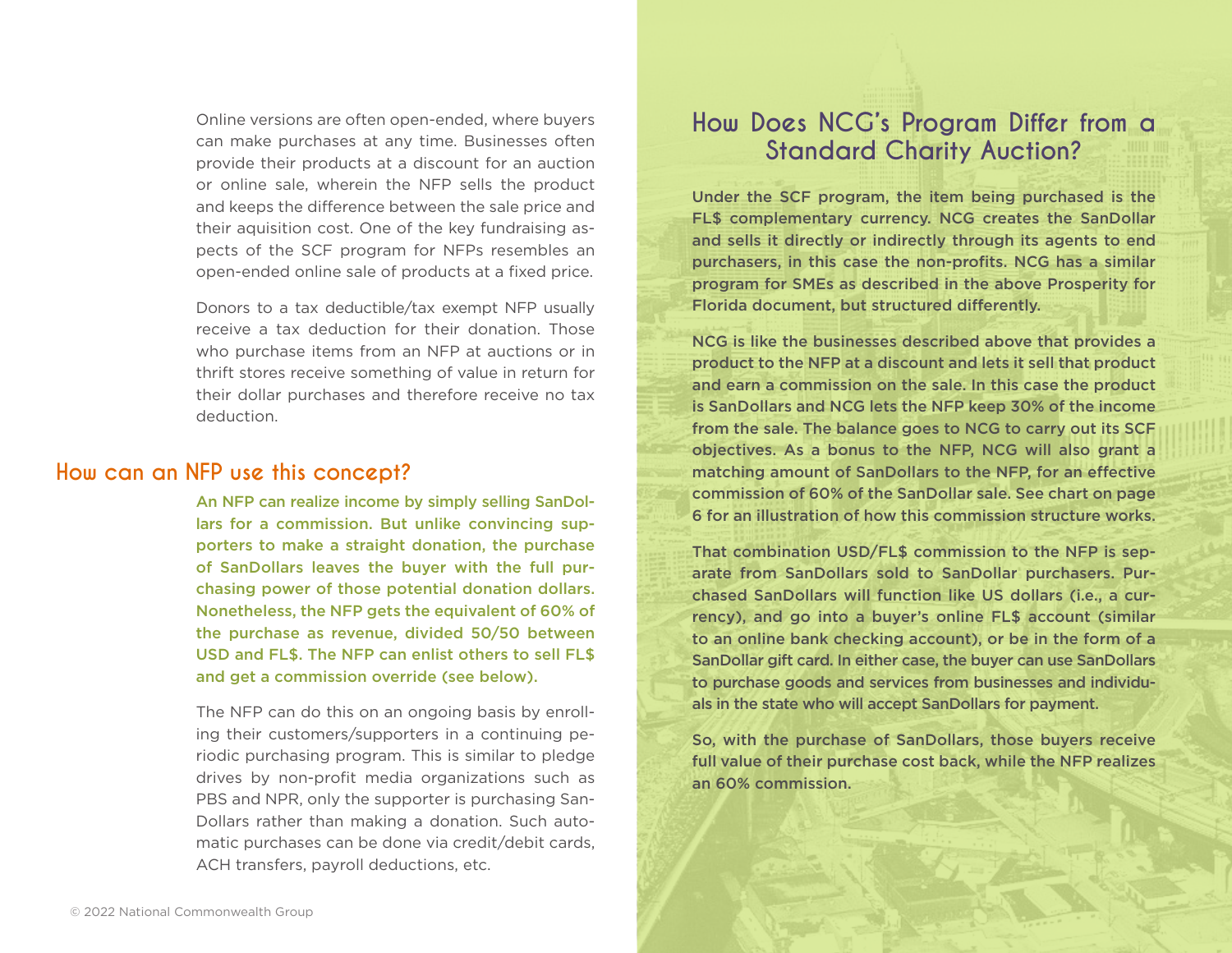Getting donors to sign up for periodic payments will normally produce substantially greater income than asking for one-time donations.

NCG will provide NFPs with the tools to enroll FL\$ users to make automatic periodic purchases of San-Dollars directly from NCG.

NCG will track those purchases and deposit the USD commissions into the NFP's checking account and SanDollar commissions into their FL\$ account. Thus, once the NFP's supporters have established FL\$ accounts and arranged for periodic FL\$ purchases, the NFP will continue to realize ongoing income from those arrangements even if it does not actively participate in those transactions.

NFPs can also encourage their employees to sign up to purchase/use of SanDollars and even set up a payroll deduction plan to automatically purchase a certain amount of SanDollars each month. The NFP will receive commissions from those purchases.

#### **What if the buyer wants to donate anyway?**

If the buyer is interested in making a donation and not just a purchase, there is a way to amplify their donation.

The buyer purchases SanDollars and then donates them back to the NFP. They will likely receive the same tax deduction as if they made a straight donation. The net effect is that the NFP receives the economic value of 160% of the donation — 30% in USD and 130% in FL\$. Thus supporters who want to maximize their aid can use this process to substantially increase their donation.

#### **Commissions on sales of FL\$ by others**

As described above, NFPs can earn commissions (in USD and FL\$) for selling SanDollars directly.

However, the NFP can recruit SMEs and earn commission overrides on the sale of SanDollars by those SMEs. And individual account holders recruited by the NFPs can also become authorized to recruit SMEs. When they do so, the NFP will earn commission overrides on any such SMEs recruited by those individuals.

# **2 Card Processing Bonuses**

NFPs participating in the currency program have another option to generate increased revenue.

By signing up for the program, they would not only avoid all card transaction fees but receive bonuses for accepting FL\$ instead of USD.

Most NFPs accept credit/debit cards for donations and sales. Cards are read by a machine provided by a card processing service company that charges a fee for that service, generally around 3% of the transaction.

NCG has arranged to be a card processor and has partnered with a vendor that provides all backend processing and interactions with the banking system. This offers NFPs a turnkey system.

However, the benefits of the SanDollar program are the same regardless of the card processor.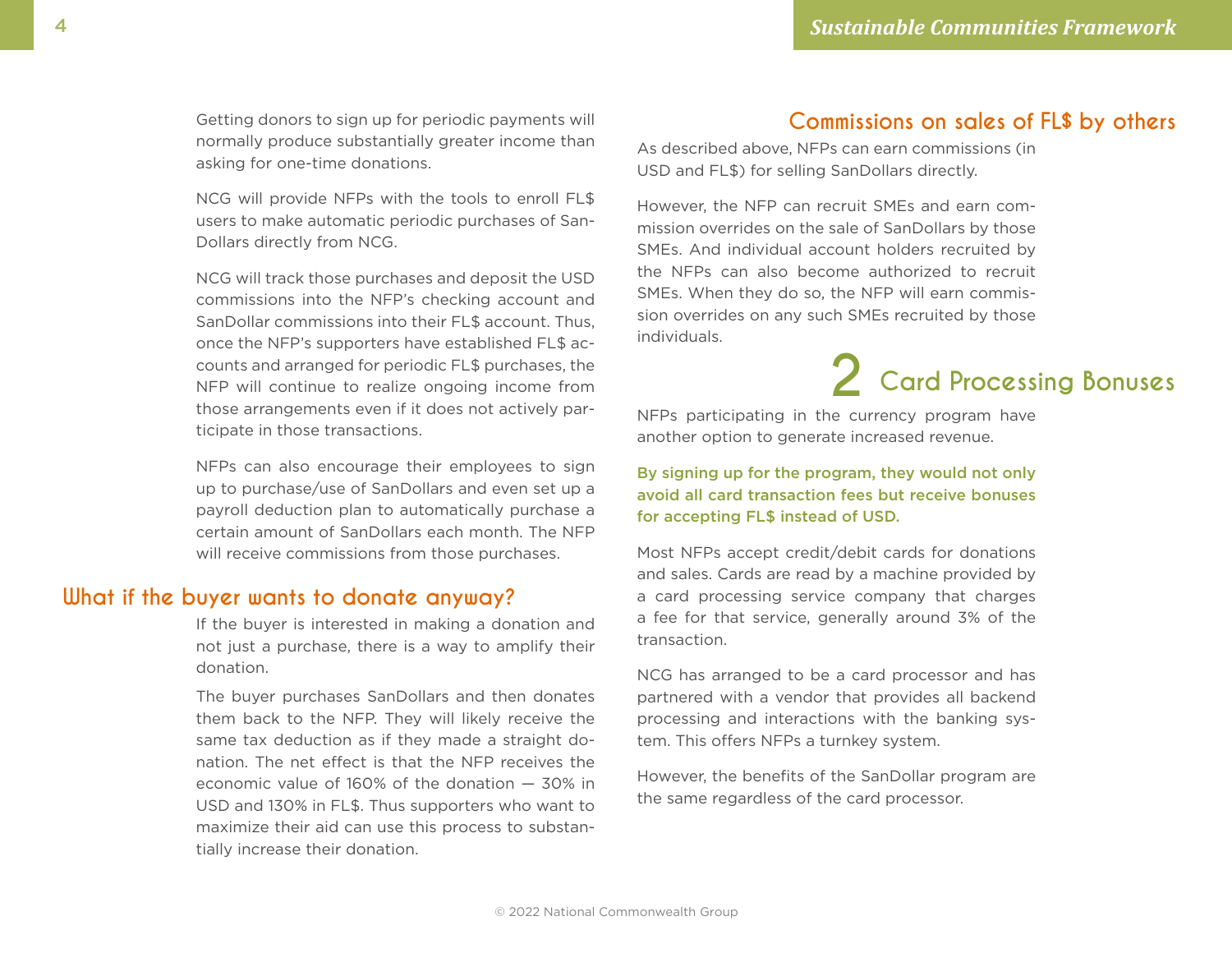## **Transaction Incentives & Reduced Fees**

#### **Option 1**

- $O$  NCG will reimburse the NFP in FL\$ an amount equivalent to their fees. That way they realize the full purchase price of their transaction, i.e., ~97% in USD and ~3% in FL\$.
- $\overline{O}$  To realize more FL\$, NFPs may exchange up to the remaining 95% of their transaction at \$4 for 5 FL\$ (a 20% discount). Example: If the NFP takes \$4 out of their net \$97 for a new net of \$93, NCG will provide 5 additional FL\$, yielding an equivalent return to the NFP of 101% of their selling price (\$93 plus 8 FL\$).

#### **Option 2**

- O If the NFP takes \$95 instead of \$97 (just \$2 less than normal), they receive 10 FL\$ in addition to the \$95, the equivalent of 105% of their selling price – 95% in USD and 10% in FL\$.
- $\circ$  To realize even more FL\$, NFPs may exchange up to the remaining 95% of their transaction at \$3 for 5 FL\$ (a 40% discount). For example: If they take \$3 out of their net \$95 USD for a new net of \$92, they will receive 5 additional FL\$, yielding an equivalent return of 107% of their selling price (\$92 plus 15 FL\$).

**An NFP's increase in revenue can be significant. However, the benefit to the community is huge.** 

Money remaining after NCG pays card processors is used to fund our local economic development programs. Every participating NFP represents revenue to be plowed back into the community.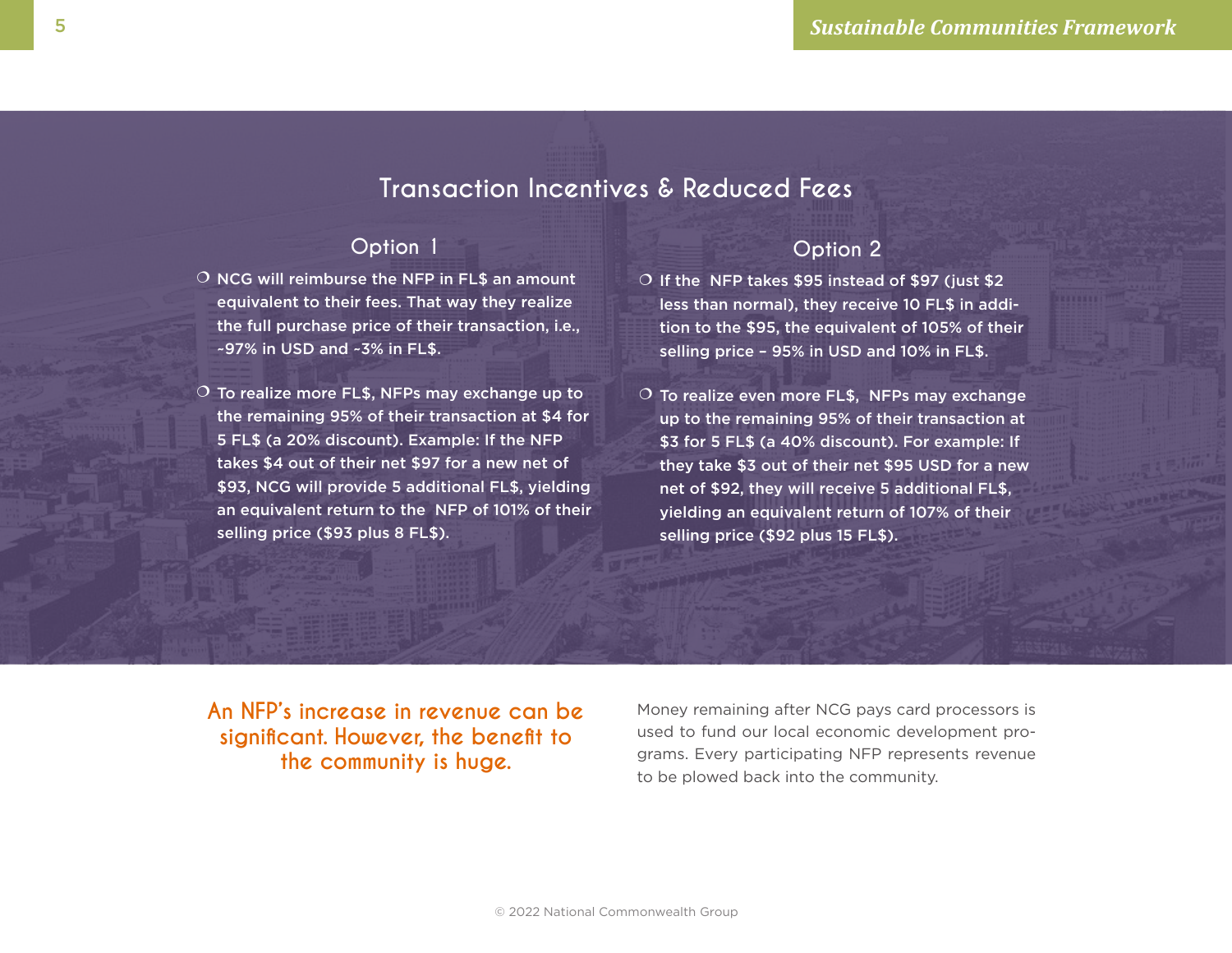NFPs can further increase revenues by recruiting users and businesses to establish a SanDollar account

Thereafter, if those users purchase SanDollars directly from NCG, the NFP that enrolled them will get the same commission as though the user purchased the SanDollars from that NFP. Thus, just by enrolling that user, the NFP can realize ongoing revenue without having to be involved in ongoing purchases.

See box for details on how this works when the NFP recruits a business.

## **How Does the SME Program Help Non-Profits?**

If an NFP enrolls a SME as a business that accepts SanDollars and that SME also signs up with NCG to be an agent to sell SanDollars, then the NFP will get an override on all that SME's commissioned transactions. As previously stated, the NFP will earn 30% for any direct sales of FL\$. Think of the SME as an agent of the NFP, selling SanDollars on their behalf. NCG will pay that SME their normal commission and remit the difference between the commission paid to the SME and the 30% normally earned by the NFP.

Thus, if the SME sells SanDollars directly and earns a 20% dollar commission, plus a matching amount of SanDollars, the NFP will receive a commission override, i.e., a 10% dollar commission (30%-20%) plus a matching amount of SanDollars.

However, like the NFP, that SME can enroll users to establish a SanDollar account to purchase San-Dollars directly from NCG. And just like the NFP, that SME will earn a commission each time enrolled users purchase SanDollars, even if they purchase them directly from NCG. Thus, that SME will earn the same commission when users purchase SanDollars directly from NCG or the SME.

If those users purchase SanDollars from a different SME, the other SME will earn their normal 20%-dollar commission plus SanDollars, and the enrolling SME will not receive a commission, nor will the NFP receive a commission.

When all is said and done, if an NFP recruits an SME to join the program, sell SanDollars and recruit users, the NFP will get an override on all the transactions that occur thereafter as a consequence of that SMEs activities.

See chart on page 7 for an illustration of how the non-profit commission structure works.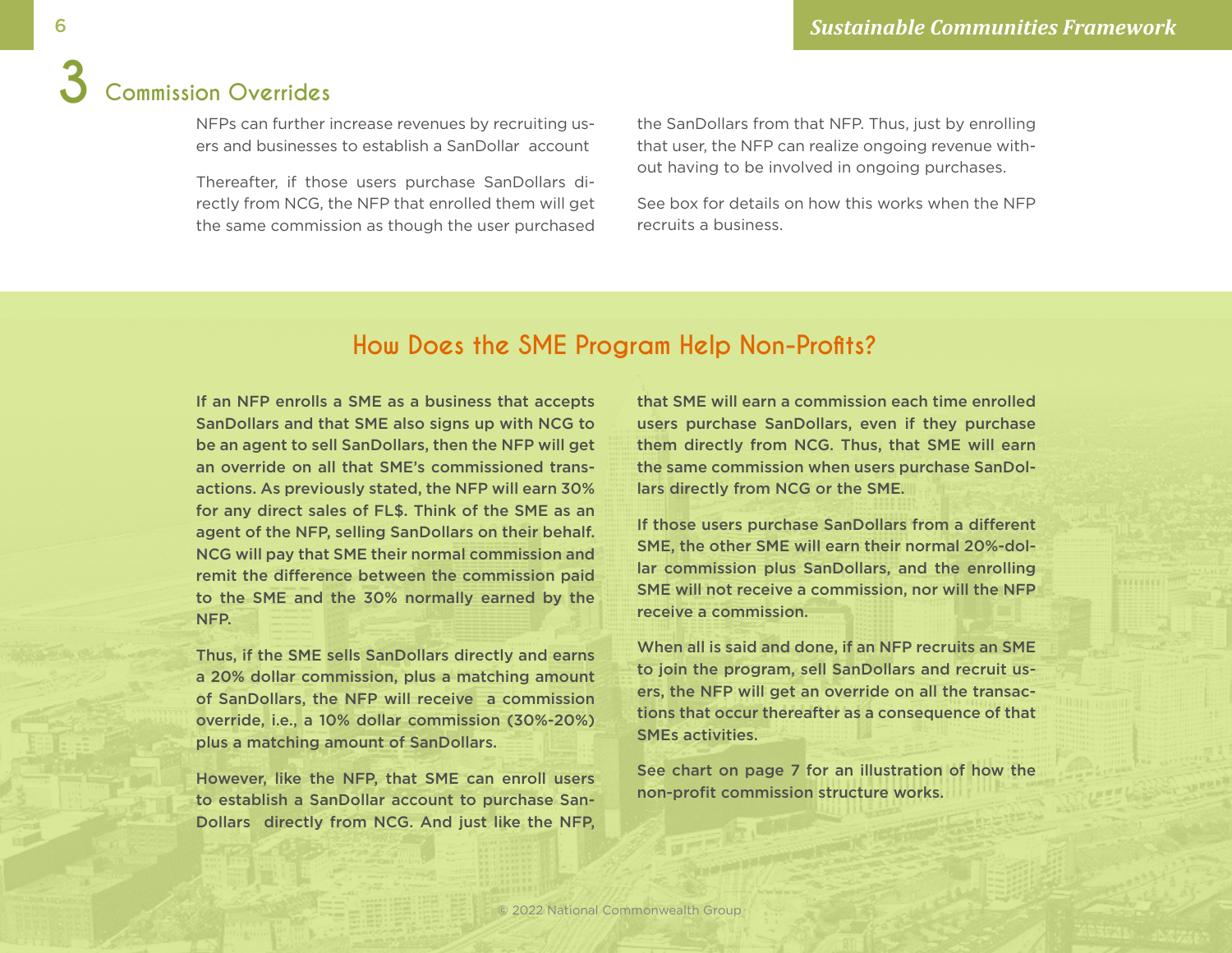# **A New Revenue Source for Non-Profits**

Commission Structure for Sale of SanDollars (FL\$) and User Signups